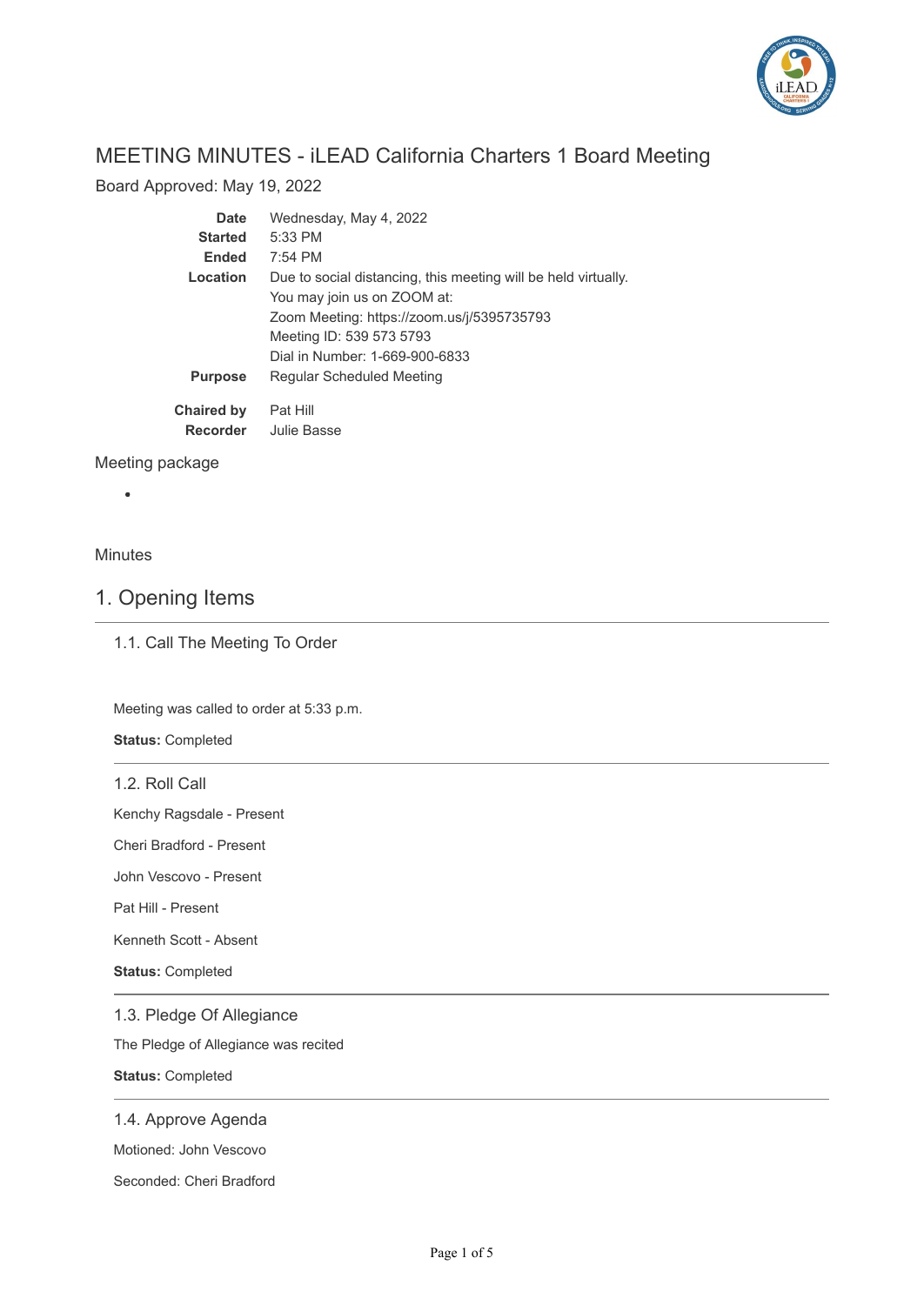

Unanimously Approved - Kenneth Scott absent

**Due date:**

**Status:** Completed

1.5. Approve Minutes Motioned: Cheri Bradford Seconded: John Vescovo Unanimously Approved - Kenneth Scott absent **Due date: Status:** Completed

# 2. Curriculum Moment

#### 2.1. Curriculum Moment

Maker Matt Watson introduced 'Dr. Joy T.', an Exploration 5th grade learner who participated in the "What's Wrong With Harriet". The project included 'diagnosing' and 'treating' Harriet's 'illness'.

Matt and 'Dr. Joy' answered questions of the Board.

**Status:** Completed

### 3. Public Comments

#### 3.1. Public Comments

The public may address the iLEAD CA Charters 1 governing board regarding any item within the Board's jurisdiction whether or not that item appears on the agenda during this time. If you wish to address the Board, please complete a public comment card. Comments for the public will be limited to 3 minutes.

No public comments(s) made

**Status:** Completed

### 4. Consent Items

4.1. Personnel Report

Motioned: John Vescovo

Seconded: Kenchy Ragsdale

Unanimously Approved - Kenneth Scott absent

**Due date:**

**Status:** Completed

#### 4.2. Check Register

The Board requested additional detail, to be included in the future, on payments made to employees.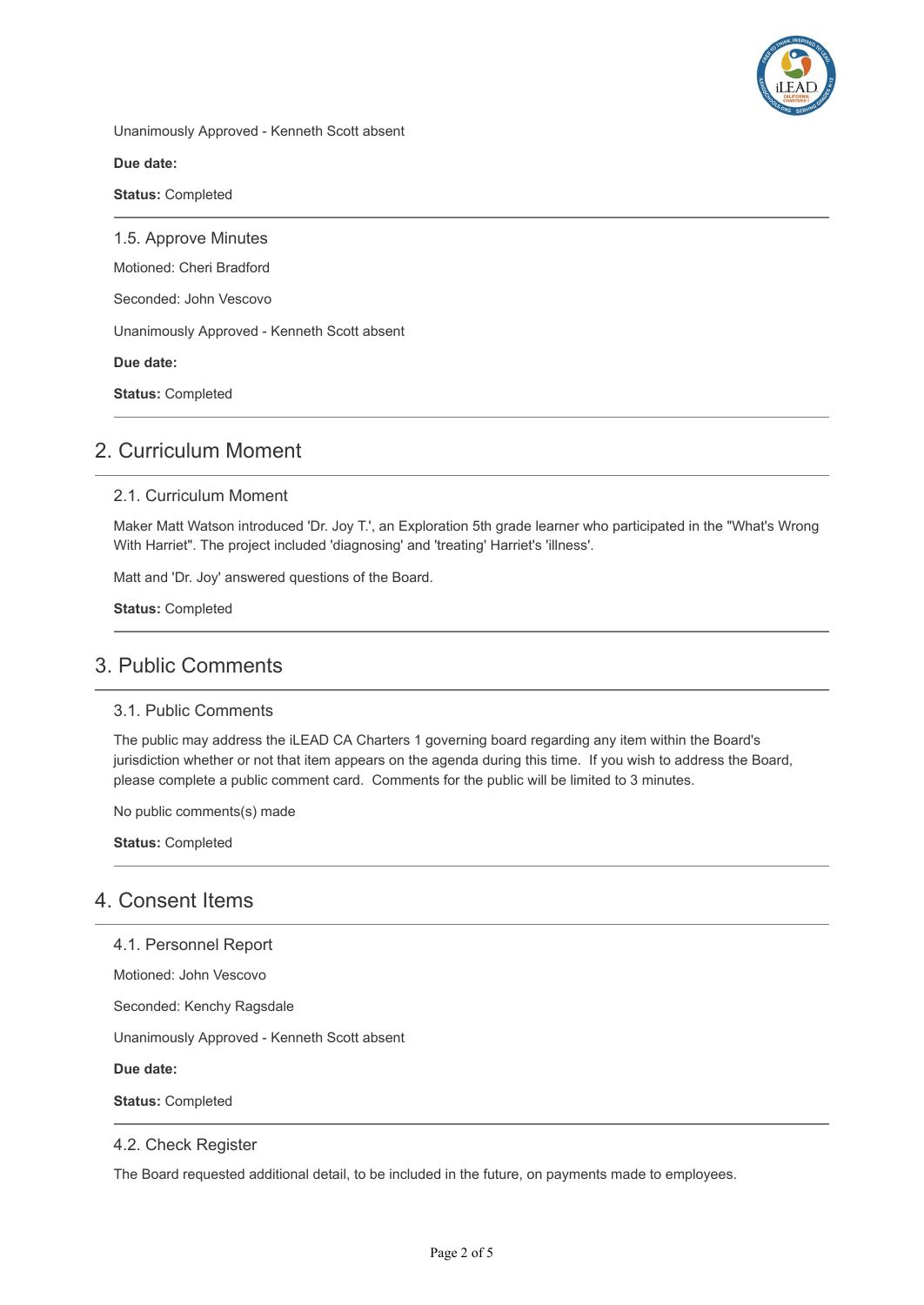

Motioned: John Vescovo

Seconded: Kenchy Ragsdale

Unanimously Approved - Kenneth Scott absent

**Due date:**

**Status:** Completed

4.3. AB 361 Emergency Legislation Regarding Brown Act Meeting Requirements

Request approval of required Analysis of AB 361 Emergency Legislation regarding the ability of the Board and public to meet safely in person given measures to promote social distancing.

The next Regular Board Meeting will be held June 22nd at 6 p.m. via Zoom.

Motioned: John Vescovo Seconded: Kenchy Ragsdale Unanimously Approved - Kenneth Scott absent **Due date:**

**Status:** Completed

## 5. Discussion And Reports

#### 5.1. Learner Board Ambassador Report

Lisa Rittenhouse introduced Exploration learner, Kelly, who updated the Board on ASB, National Honor Society, College Fair and Seniors' College decisions and answered questions of the Board.

**Status:** Completed

#### 5.2. iLEAD Hybrid School Directors' Reports

Hybrid Directors Julia Kim and Amber Musick, along with Terri Budke and Talaya Coleman presented their Directors' Reports.

The Board suggested rotating reports going forward and asked to have updates from other epartment Directors be included in the schedule.

The Board wants to continue to see the current enrollment figures.

**Status:** Completed

### 6. Action Items

#### 6.1. Annual Declaration of Need

Request approval of the State required Declaration of Need of hiring hard to hire employees.

Natasha Baugh presented the Annual Declaration of Need and answered questions of the Board.

Motioned: John Vescovo

Seconded: Cheri Bradford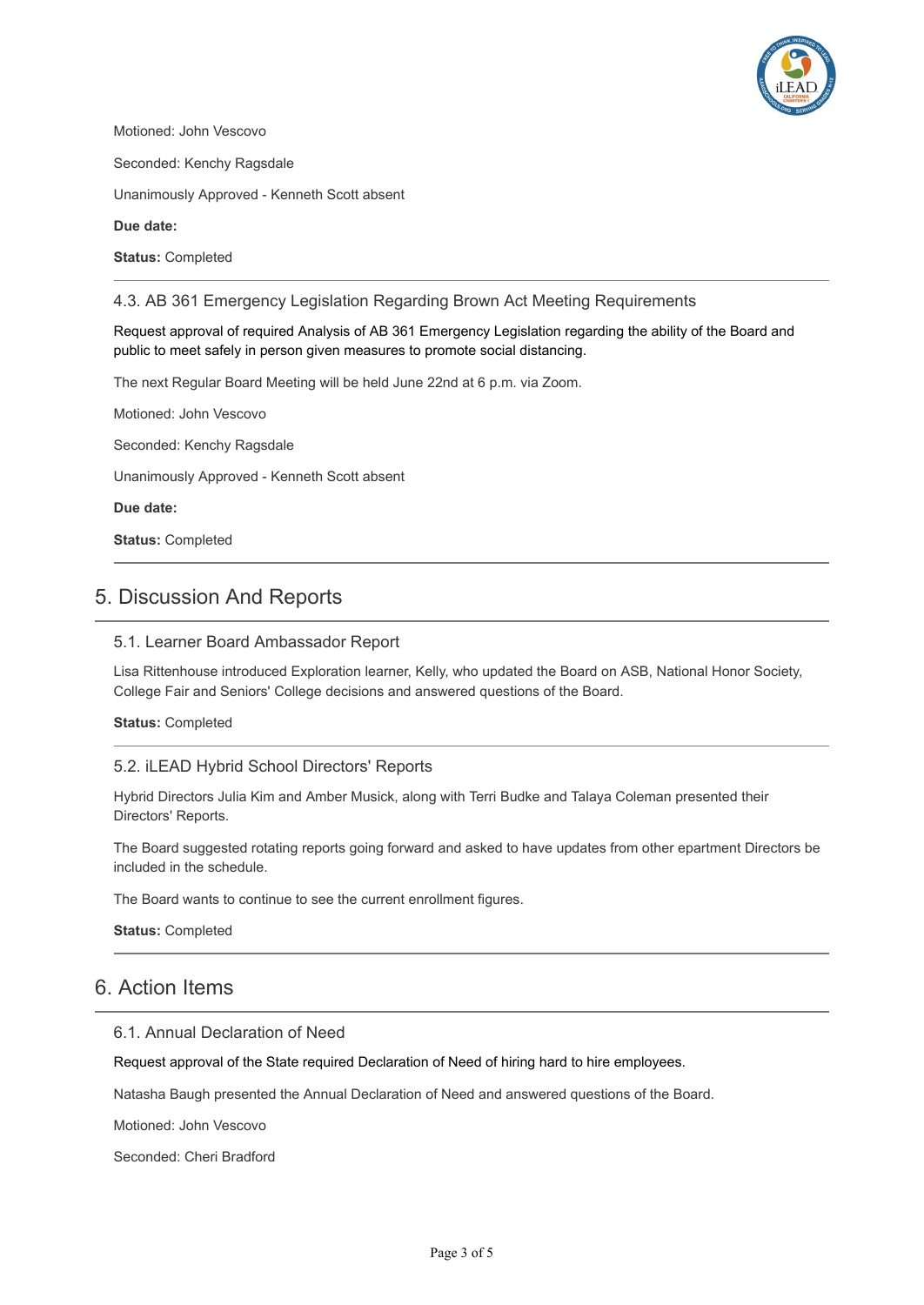

Unanimously Approved - Kenneth Scott absent

**Due date:**

**Status:** Completed

#### 6.2. State Accountability Report Card

Request ratification of the 2020 - 2021 State Accountability Report Card outlining the required school information for public review. This document was posted to the website as required by February 1.

Lara Durrell presented the 2020 - 2021 State Accountability Report Card for ratification and answered questions of the Board.

Motioned to Ratify: John Vescovo

Seconded: Kenchy Ragsdale

Unanimously Approved - Kenneth Scott absent

**Status:** Completed

#### 6.3. Annual Request For Federal Title Funding

Request approval to submit for Federal Title I, II, and IV funding for the 2022-2023 school year.

Kim Lytle presented the Annual Request for Federal Title Funding and answered questions of the Board with Cassandra Coleman and Amanda Fischer.

Motioned: Kenchy Ragsdale

Seconded: John Vescovo

Unanimously Approved - Kenneth Scott absent

**Due date:**

**Status:** Completed

### 7. Comments

#### 7.1. Board Comments

**Status:** Completed

#### 7.2. CEO Comments

Dawn Evenson will create the rotating schedules for next year's Directors' presentation. She said a large facilitator turnover is expected next yearand they're looking at pay scales to keep facilitators from leaving. She expects 30+ new facilitators and a stronger on-boarding process is being developed.

Dawn gave a 'shout-out' to Cassandra Coleman, Kelly O'Brien and Allison Bravo for their assistance with SCVi's audit, as they went above and beyond as a service provider.

Kids have stated they feel they did better using virtual learning during Covid restrictions. Dawn gave kudos to iLEAD Online for helping the other schools move to online learning.

#### **Status:** Completed